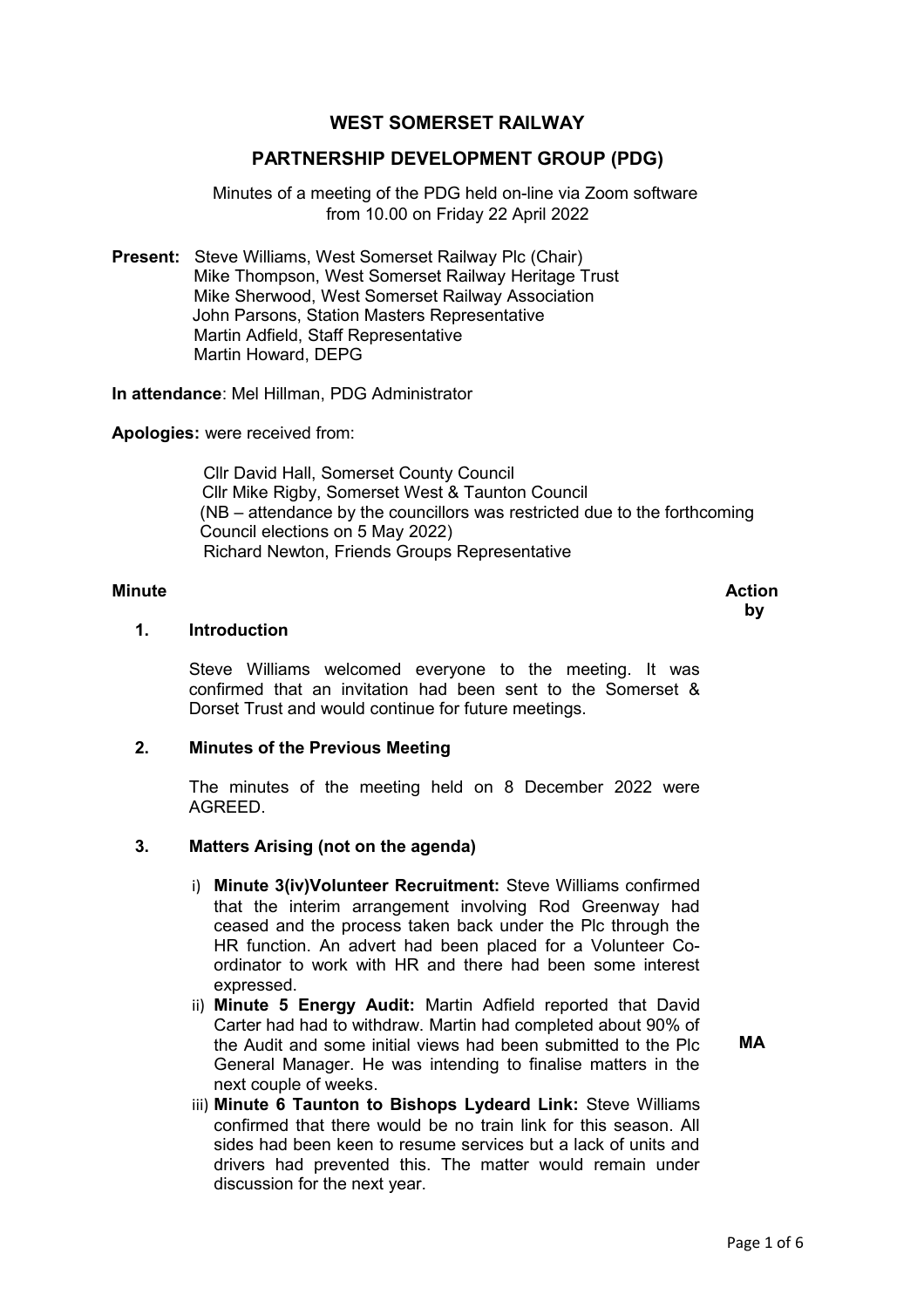- iv) **Minute 9 Williton Site Update:** Martin Howard reported that a roof inspection of the old goods shed had been completed and it had been decided to raise the fencing on the gutters to double height and provide wrap round covers for the corners. Once this had been completed, the scaffolding could be removed.
- v) **Minute 10(ii) WSR TV:** Martin Adfield reported that there would be a further meeting in the next week to proceed matters. One consideration would be the re-issuing of a previous WSRA TV clip (lasting about one hour) which focussed on volunteers on the railway. It remained relevant to current circumstances.
- vi) **Minute 11 PEG Update:** Steve Williams reported that the Group was seeking a volunteer Environmental Advisor. There had been much discussion on where to focus the advert and approaches had been made to universities and colleges to see if there were any academic personnel interested. Anyone interested in the role should contact Steve Williams.

**ALL**

#### **4. Joint Fund-Raising Group**

Steve Williams reported that matters had been over-taken after an internal Plc discussion. Emails had gone out to assess the level of interest in the Group. There had been some interest as there were specific needs for some groups. There had been no response from others. The question was asked – was there support for this Group or not?

Mike Sherwood reported that he had had a meeting with the Plc Chairman and General Manager recently where this had been discussed. There had been agreement that the General Managers of the Plc and WSRA needed to work together on this, forming a vital relationship. Mike had concerns about an overall fund-raising group which could be telling others how to fund-raise. There was an effective flow of information and requests at present. He added that the WSRA now had a station fund available for requests. There were concerns about the objective of the new Group. Steve Williams replied that there was a much wider remit intended so that projects could be prioritised for the allocation of funds raised. Mike Sherwood added that this would be acceptable if real needs were identified and prioritised but not a long list of 'it would be nice' suggestions. Steve Williams replied that it should be possible to do both but no more than one or two could be adopted each year. If there was no support or discussion for fund-raising there would be no consideration of the wider issues. A way would need to be found through the current arrangements.

Mike Sherwood commented that the WSRA would focus on the core things that the Plc deemed essential. The key would be the defined list of priorities that came forward. There shouldn't be more local initiatives. Steve Williams replied that if there was no support for focussing on priorities, the meeting should move on. Martin Adfield asked how the WSR ensured that it was tapping into the maximum available funds from all sources. Steve Williams replied that this was the rationale for the Group. Mike Sherwood replied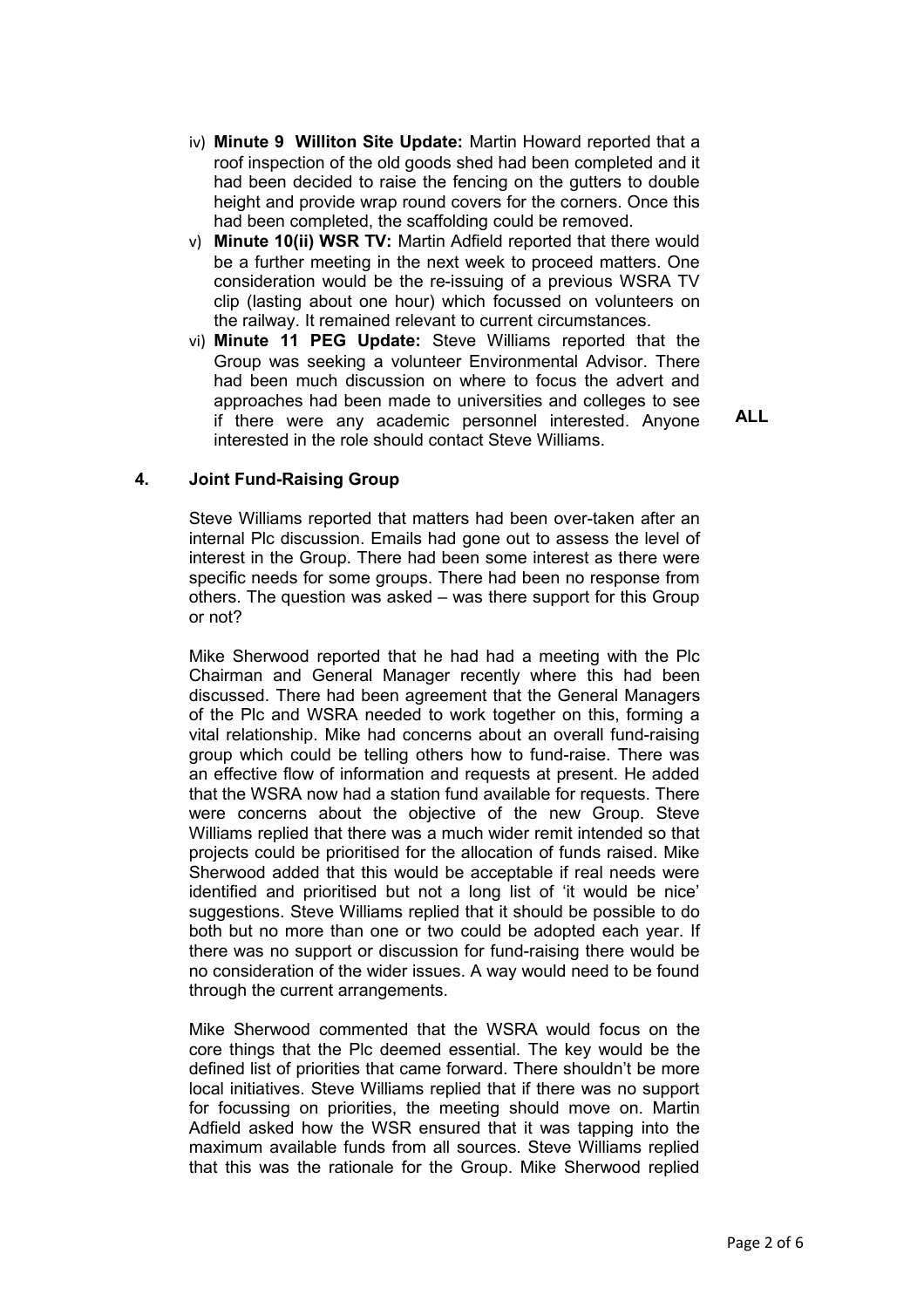that the WSRA had engaged a professional fund-raiser and added that charities had access to a wider range of funding agencies than the Plc. The WSRA was raising funding to help the Plc – such as rail renewal – and had provided around £200,000 over the past 5 years or so.

Steve Williams summed up that, arrangements were already in place to identify essential projects and the costs were known. This formed the basis of a clear set of priorities.

#### **5. Williton Strategic Engineering Review Group**

Steve Williams confirmed that work had started but had not progressed as the future of Shering's Yard had been awaited. This had been agreed earlier in the week. The details remained commercial in confidence but Steve did confirm that a new lease may be considered in 2023 with a cash offer for future use. There were further negotiations to be completed but there had been a willingness to allow railway access and control beyond 2023. In answer to a question, Steve confirmed that the lease option would be at least 10 years.

There were three other factors:

- i) The DEPG had submitted some different ideas to those first considered and this would be discussed at Plc Board in the next week for further discussions with DEPG.
- ii) The Plc had decided that the time was now convenient to develop its 3-to-5-year Business Plan for the Williton site. This would align with the Williton Review.
- iii) The Steam Heritage Trust had also identified its own requirements and changes to the agreed usage of the site which required more discussion.

Steve Williams would reconvene the Group when appropriate. **SW**

### **6. Developments for Platform 1 at Bishops Lydeard**

Mike Thompson reported on some developments at Bishops Lydeard station.

He had been targeting repairs to the roof of Station House. There had been delays with the contractor but it was intended this would be completed in the second week of May 2022.

There had been a meeting on the previous day with a consultancy to discuss some creative options for Platform 1 to increase visitors participation. These included plans for extending the Gauge Museum. These were a challenge to develop additional space without distracting from the heritage feel of the Museum and station.

A site visit was planned in the next week to Taffs Wells station in South Wales where a footbridge was available for free but with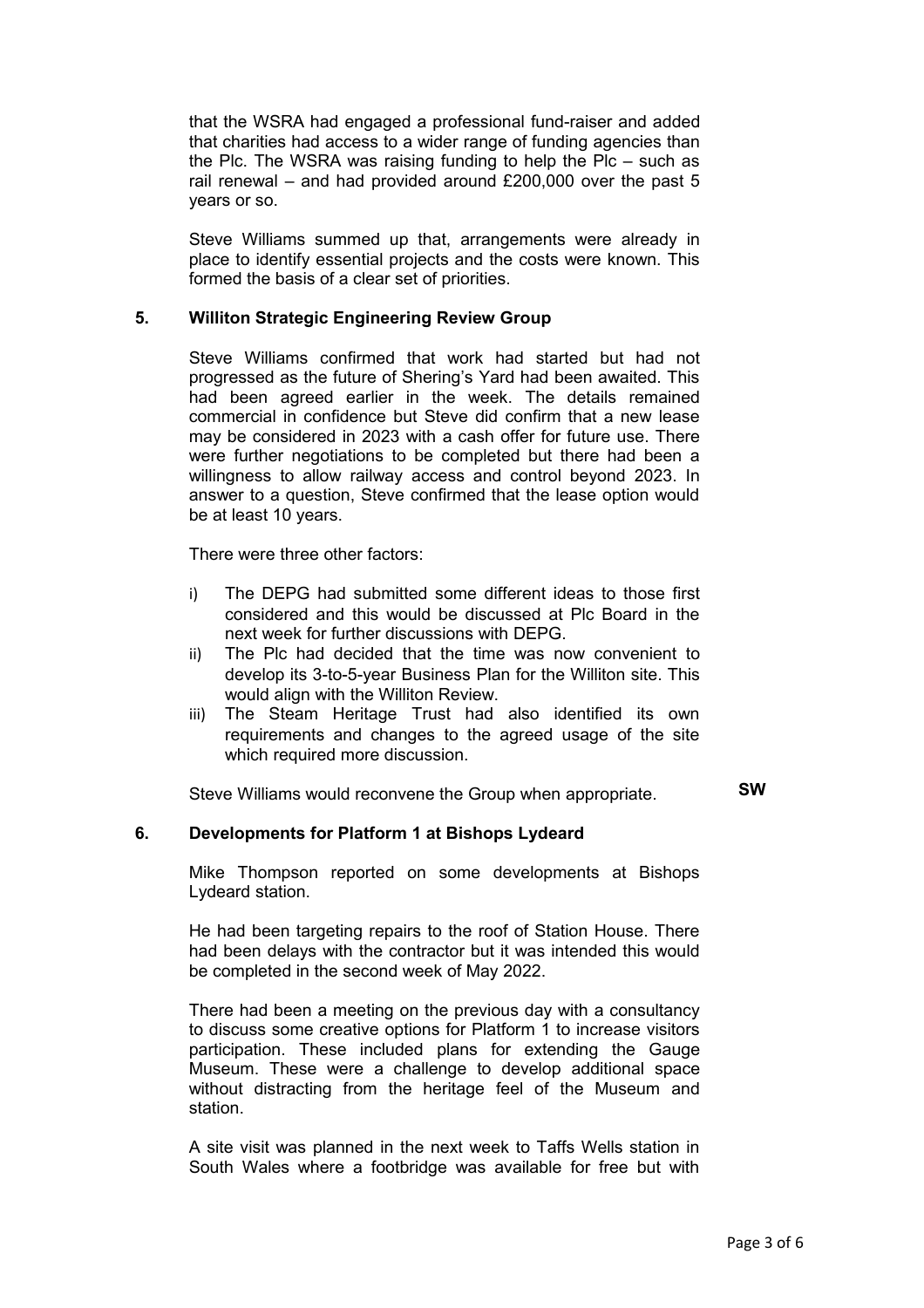transport and re-erection costs. One option would be to use this at Bishops Lydeard to improve access to Platform 1 but there would be much to consider including the heritage impact and lines of sight for signals. It was intended to develop Bishops Lydeard station as an attraction in its own right. The proposals were potentially exciting.

### **7. DEPG Proposals**

Martin Howard had already mentioned the removal of the scaffolding around the old Goods Shed earlier in the meeting.

He added that the DEPG were looking to take forward plans to define exactly what the project would look like. One major factor would be that they were dealing with a listed building. The Group did have a retired building inspector as a volunteer who had provided considerable support and input into the plans. There had been a meeting with the local council officer for listed building and this had been restricted due to the costs of such advice. However, the Group had been put in touch with the Somerset Building Preservation Trust which offered free help and advice on listed buildings. There would be an onsite meeting with the Trust on 17 May 2022 to consider what may be possible. Mike Sherwood commented that the WSRA might be able to help fund the costs of the local council officer work.

#### **8. Covered Accommodation**

Steve Williams reported that a meeting of the Review Group was due in the next week and papers would be going out shortly.

Steve added that he wished to bring this item to an end soon to deal with the covered storage needs of operational and heritage rolling stock.

Three site options were open for consideration – Station Farm at Bishops Lydeard, Norton Fitzwarren and a new site somewhere along the line. The stock was deteriorating adding to costs. An outcome should be known in a couple of weeks. **SW**

#### **9. Washford**

Work had begun to bring the station back into active use. A Stationmaster had been appointed and a team of volunteers were working on this project. Mike Sherwood indicated that the WSRA would support the team including help with signage.

The current position regarding Washford Yard was noted. Steve Williams, on behalf of the Plc would be having further discussions with the WSR Family organisations.

#### **10. Blue Anchor Station Museum**

Mike Thompson reported that the Steam Heritage Trust had decided to keep the Museum closed for the current season and to re-evaluate its usage. There had been some areas of damp and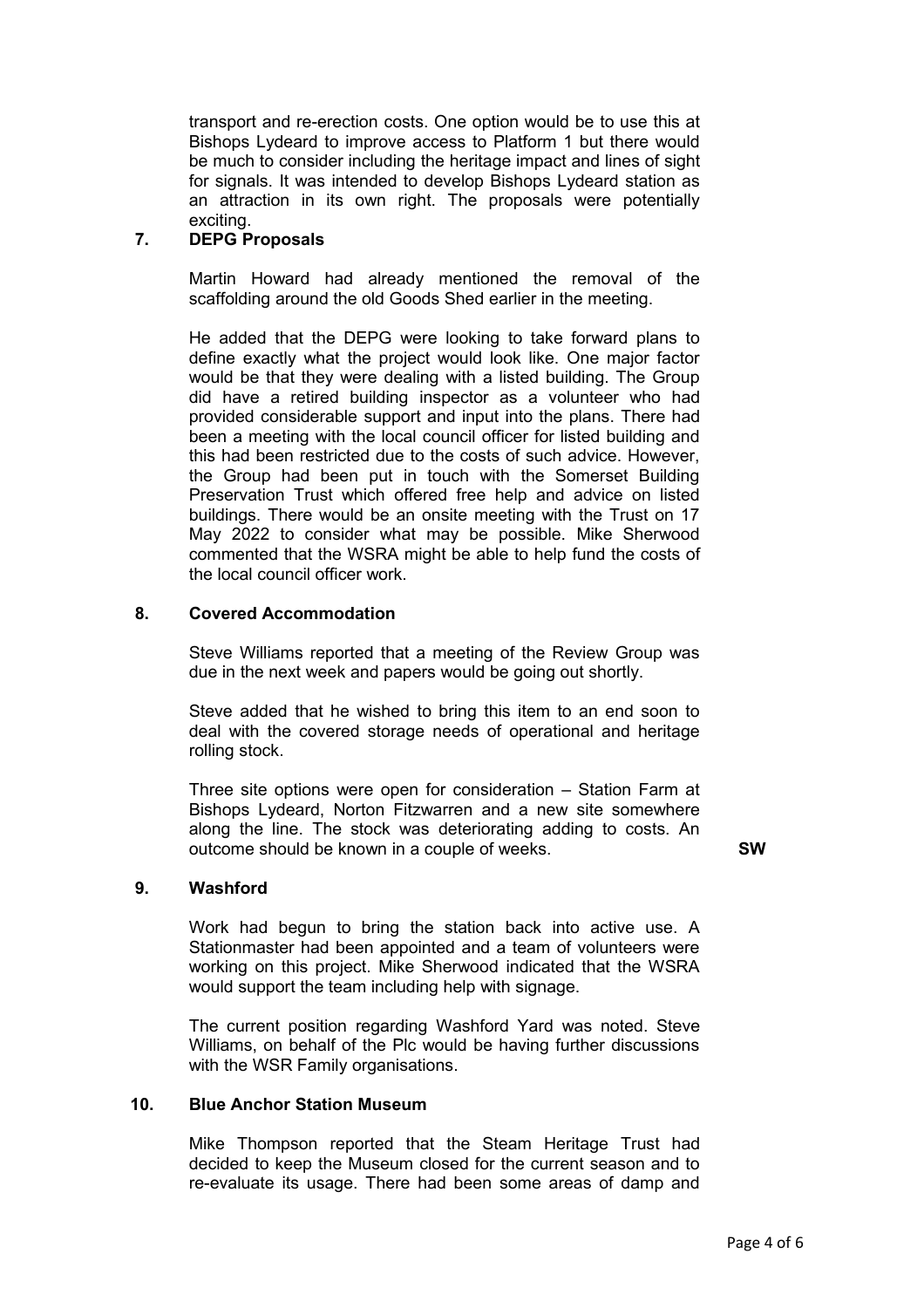exhibit deterioration. Some valuable items had been removed for safe storage.

# **11. Bishops Lydeard to Taunton Partnership Group**

Steve Williams reminded members that a bid for funding for this had been unsuccessful. However, discussions had been held with Network Rail and GWR to identify other funding streams. Progress was being made on reconnecting scheduled trains. This would not be a quick nor easy project but connectivity to the mainline was seen as essential to the long-term viability of the WSR. Steve would keep members updated. This would be a major step forward and Phase 1 would be infrastructure 'light' with little work required due to existing provision. Questions were asked about a speed limit over the section. Options would be discussed. Steve added that there had been some WSR 'red lines' in the discussions. These had included continued access to the Norton Triangle and retaining full control of activities at Bishops Lydeard to retain a heritage focus. In answer to further questions Steve confirmed that the track would remain single track in Phase 1. Money and politics would determine the future. Discussions on the car park at Bishops Lydeard were still ongoing.

Steve would keep members updated.

**SW**

# **12. AOB**

- i) **DEPG:** Martin Howard reported that new springs had been fitted to 7017 so two vehicles were now available for use.
- ii) There were no issues raised by other groups.
- iii) Steve Williams raised four other issues:
	- a) **Representation on the Safety Committee:** Steve Williams reported that volunteers to serve on the Safety Committee were sought. Details had been uploaded to HOPS and anyone interested should respond to that.
	- b) **Heritage Committee:** Ian Colby had agreed to take forward the reconvening of the Heritage Committee and an advert had also been uploaded to HOPS. Nominations were being sought for volunteers from all Groups. Mike Sherwood felt that the Plc and WSRA should be sitting members of this Committee due to the fund-raising implications eg cost of bullhead rail against flatbottom rail. Steve Williams commented that the WSRA could nominate a representative for the Committee where priorities would be discussed.
	- c) **New Technology Demonstration 7 April:** Steve Williams commented on the extremely successful demonstration of new technology which had attracted around 50 visitors to the railway. There had been follow up requests for further such days and showed the WSR to be